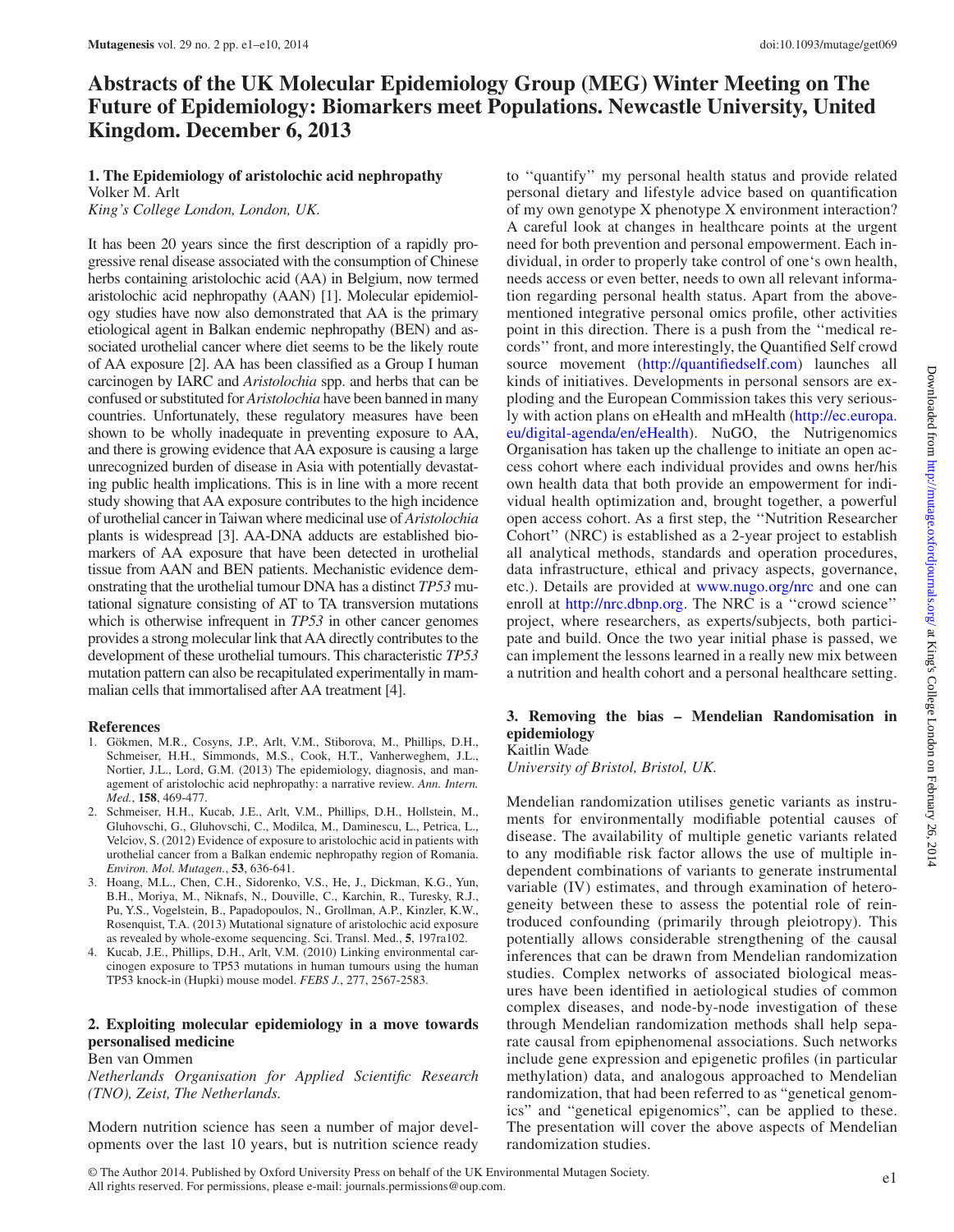### **4. Sources of variation of white blood cell (WBC) DNA methylation in serial blood samples in the Breakthrough Generations Study (BGS)** Montserrat Garcia-Closas

*Institute of Cancer Research, London, UK.*

Numerous epigenome-wide association studies (EWAS) are currently being performed on WBC DNA to identify associations between DNA methylation and disease risk. Strong correlations between WBC DNA methylation and environmental, lifestyle and other risk factors have also been reported. However, it is crucial to understand the stability of these methylation markers over time to determine whether case-control studies will need serial samples or whether single samples are sufficient. We estimated the intraclass correlation coefficient (ICC) for each probe on the Illumina 450K methylation array in paired samples collected ~6 years apart from 91 participants in the Breakthrough Generations Cohort, and evaluated relationships with reproductive and behavioural exposures. Approximately 20% of probes on the 450K array are variable between individuals and stable over a six year gap (ICC>0.50; stable variable methylated regions, VMRs). Stable-VMRs were enriched at approximately 1.2kb downstream from the transcription start site in the transition between the unmethylated promoter and methylated gene body. These stable-VMRs represent good candidates for EWAS using a single blood sample per subject. We also found that weight changes were related to changes in methylation levels, and that methylation levels in *AHHR* and *F2RL3* genes (previously associated with smoking status) were associated with time since last smoked in former smokers. These findings provide support for further EWAS to identify biomarkers of exposure and disease risk.

# **5. Using epigenetics in epidemiology**

Caroline L. Relton<sup>1,2</sup>

*1 University of Bristol, Bristol, UK; 2 Newcastle University, Newcastle upon Tyne, UK.*

Epigenetics is predicted to become the focus of major advances in understanding the determinants and development of human disease. Epidemiological approaches can contribute to these advances by adopting strategies used in both conventional observational epidemiology and genetic epidemiology. The discipline of epidemiology aims to identify risk factors and identify targets for prediction, prevention and treatment. The epigenome is juxtaposed between the genome and the environment. There is a rapidly increasing body of evidence linking a variety of environmental and lifestyle factors to epigenetic variation. There is also an increasing recognition that epigenetic patterns are in part determined by underlying sequence variation. It is widely proposed that epigenetic variation lies on the causal pathway to disease and disease related traits. However it is equally important to note that epigenetic variation might be robustly linked to biomarkers or established risk factors that are not necessarily causally related to disease but may still serve as informative predictive tools. A range of epidemiological study designs and analytical strategies can be adopted, the choice of which depends upon whether epigenetic marks are considered simply as a biomarker of exposure, or to causally influence disease pathogenesis.

### **6. Using OMICS in human studies – investigations in the colorectal mucosa** John C. Mathers

*Newcastle University, Newcastle upon Tyne, UK.*

The functional unit of the colorectal mucosa is the crypt populated by stem cells at the base of each crypt. Progeny from these stem cells differentiate to produce several lineages of columnar epithelial cells which form the single cell thick barrier between the gut lumen and the rest of the body. We have undertaken a series of studies using proteomics, gene expression and epigenetics approaches to identify early molecular changes which are associated with increased neoplastic risk and which may be modified by exposures such as diet and nutritional status and by age. We have observed widespread changes in the proteome of the apparently normal mucosa in mucosal biopsies [1] and changes in the methylation of the promoters of cancer-related genes [2, 3] from those at higher bowel cancer risk. In addition, nutritional factors and age appear to modulate these epigenetic marks [4]. Challenges in this work include the multi-cellular nature of the tissue which limits mechanistic interpretation of findings and the paucity of intervention study data which inhibits the drawing of causal inferences.

# **References**

- 1. Polley, A.C., Mulholland, F., Pin, C., Williams, E.A., Bradburn, D.M., Mills, S.J., Mathers, J.C. and Johnson, I.T. (2006) Proteomic analysis reveals field-wide changes in protein expression in the morphologically normal mucosa of patients with colorectal neoplasia. *Cancer Res.*, **66**, 6553-6562.
- 2. Belshaw, N.J., Elliott, G.O., Foxall, R.J., Dainty, J.R., Pal, N., Coupe, A., Garg, D., Bradburn, D.M., Mathers, J.C. and Johnson, I.T. (2008) Profiling CpG island field methylation in both morphologically normal and neoplastic human colonic mucosa. *Br. J. Cancer*, **99**, 136-142.
- 3. Elliott, G.O., Johnson, I.T., Scarll, J., Dainty, J., Williams, E.A., Garg, D., Coupe, A., Bradburn, D.M., Mathers, J.C. and Belshaw, N.J. (2013) Quantitative profiling of CpG island methylation in human stool for colorectal cancer detection. *Int. J. Colorect. Dis.*, **28**, 35-42.
- 4. Tapp, H.S., Commane, D.M., Bradburn. D.M., Arasaradnam, R., Mathers, J.C., Johnson, I.T. and Belshaw, N.J. (2013) Nutritional factors and gender influence age-related DNA methylation in the human rectal mucosa. *Aging Cell*, **12**, 148-155.

### **7. Anti-neoplastic effects of non-digestible carbohydrates on Wnt signalling gene expression and crypt cell proliferation in the large bowel: a randomised-controlled dietary intervention**

Fiona C. Malcomson<sup>1</sup>, Naomi D. Willis<sup>1</sup>, Iain McCallum<sup>1</sup>, Long Xie<sup>1</sup>, Wing Leung<sup>2</sup>, Seamus Kelly<sup>1</sup>, Michael Bradburn<sup>1</sup>, Nigel J. Belshaw<sup>2</sup>, Ian T. Johnson<sup>2</sup> and John C. Mathers<sup>1</sup> <sup>1</sup>Newcastle University, Newcastle upon Tyne, UK; <sup>2</sup>Institute of *Food Research, Norfolk, UK.*

Environmental factors, such as diet, modify colorectal cancer (CRC) risk and evidence exists for a protective role of dietary fibre, including non-digestible carbohydrates (NDCs) [1]. These beneficial effects are thought to result from butyrate, a short-chain fatty acid, production by colonic bacteria. Furthermore, butyrate positively modulates Wnt signalling, the central pathway involved in the regulation of cell proliferation in the large bowel, which is frequently altered in CRC [2]. This study aimed to investigate the effects of supplementing healthy participants with NDCs on Wnt signalling and its functional outcomes, notably cell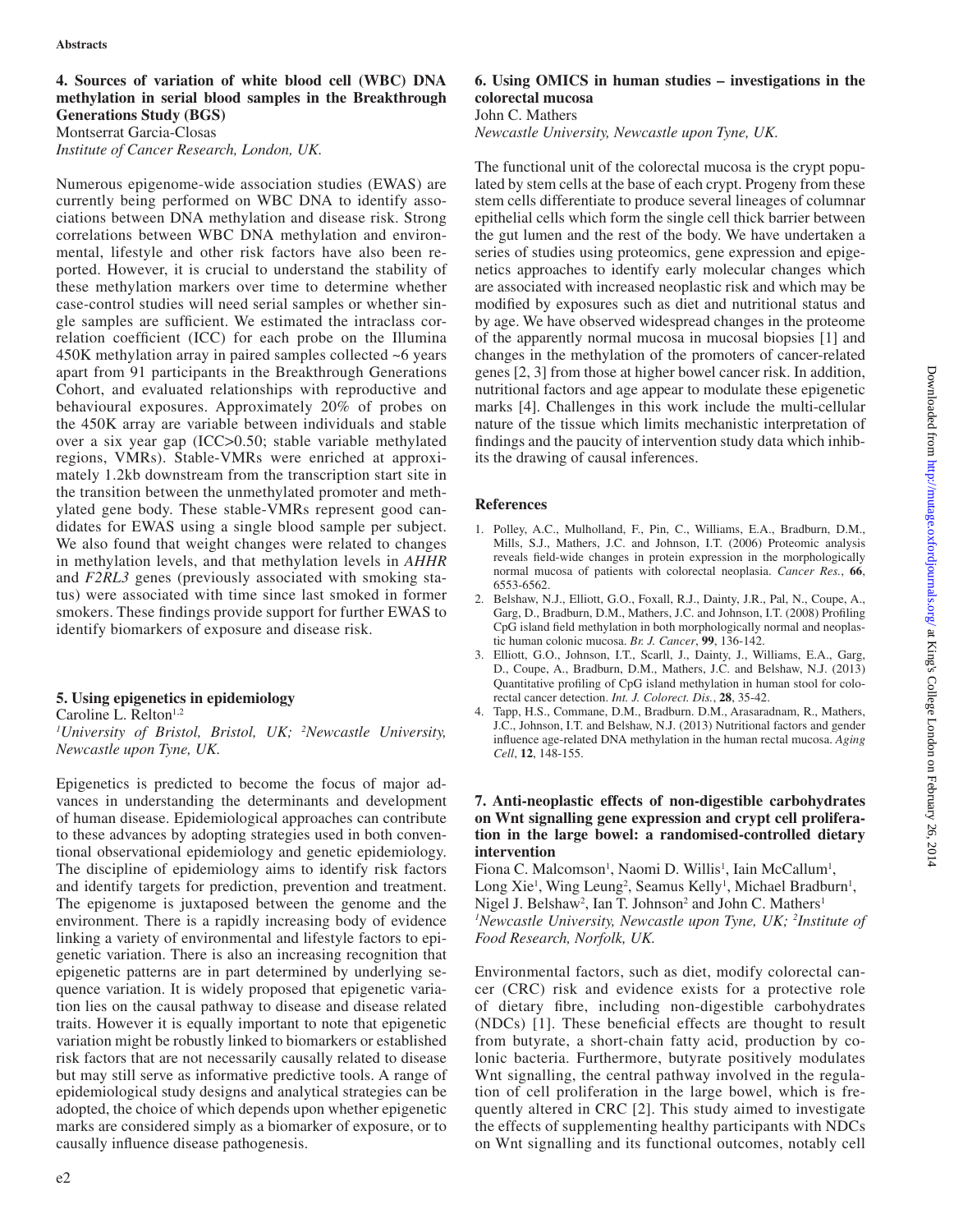proliferation, in the bowel. We hypothesised that higher NDC intake will increase colonic butyrate concentrations and modulate Wnt signalling positively. Using a 2\*2 factorial, double-blind RCT design, 75 participants were supplemented with resistant starch and/or polydextrose or placebo for 7 weeks. Rectal mucosal biopsies were collected preand post-intervention and used to quantify Wnt-related gene expression by quantitative PCR. Crypt cell proliferative state (CCPS) was assessed following whole crypt microdissection of Schiff's reagent-stained biopsies [3]. The study remains blinded. We quantified expression of nine Wntrelated genes and observed a statistically significant effect of treatment group on SFRP1 expression. Post-intervention SFRP1 expression was two-fold higher in intervention group A and similar in the other 3 groups. SFRP1 is a Wnt signalling antagonist that is frequently down-regulated in CRCs. Furthermore, butyrate treatment restores SFRP1 expression in gastric cancer cells [4]. Preliminary analyses of CCPS suggest a lower percentage of mitotic cells in the top half of the crypt post-intervention in group A.

#### **References**

- 1. Lipkin, M., Reddy, B., Newmark, H., and Lamprecht, S.A. (1999). Dietary factors in human colorectal cancer. *Annual Rev. Nutr.*, **19**, 545-586.
- 2. Bienz, M., and Clevers, H. (2000). Linking colorectal cancer to Wnt signaling. *Cell*, **103**, 311-320.
- 3. Mills, S.J., Mathers, J.C., Chapman, P.D., Burn, J., and Gunn, A. (2001). Colonic crypt cell proliferation state assessed by whole crypt microdissection in sporadic neoplasia and familial adenomatous polyposis. *Gut*, **48**, 41-46.
- 4. Shin, H., Kim, J.H., Lee, Y.S., and Lee, Y.C. (2012). Change in gene expression profiles of secreted frizzled-related proteins (SFRPs) by sodium butyrate in gastric cancers: induction of promoter demethylation and histone modification causing inhibition of Wnt signaling. *Int. J. Oncol.*, **40**, 1533-1542.

#### **8. Expression of the sFLT1 gene in cord blood cells is associated to maternal arsenic exposure and decreased birth weight**

Sylvie Remy<sup>1,3</sup>, Eva Govarts<sup>1</sup>, Liesbeth Bruckers<sup>2</sup>, Melissa Paulussen<sup>1</sup>, Britt Wens<sup>1,3</sup>, Elly Den Hond<sup>1</sup>, Vera Nelen<sup>4</sup>,

Willy Baeyens<sup>5</sup>, Nicolas van Larebeke<sup>5,6</sup>, Ilse Loots<sup>3</sup>, Isabelle Sioen<sup>6,7</sup> and Greet Schoeters<sup>1,3,8</sup>

*1 Flemish Institute for Technological Research (VITO), Mol, Belgium; 2 Hasselt University, Diepenbeek, Belgium; 3 University of Antwerp, Antwerp, Belgium; 4 Provincial Institute for Hygiene, Antwerp, Belgium; 5 Vrije Universiteit Brussel, Brussels, Belgium; 6 Ghent University, Ghent, Belgium; 7 FWO Research Foundation, Brussels, Belgium; 8 University of Southern Denmark, Odense, Denmark.*

Arsenic is an ubiquitous toxic metal that is present in soil, drinking water and foods such as juices and rice. Concern is growing that in utero arsenic exposure affects growth and neurodevelopment, however the mechanisms underlying these effects are unknown. In a cohort study conducted in the Northern part of Belgium, including 183 newborns and their mothers, arsenic levels in cord blood samples ranged from below the limit of detection of 0.028 up to 14.4 µg/L. Multiple regression analyses showed that - even at this low dose range - the odds of having a small for gestational age (SGA)-baby was multiplied with 1.38 (95% CI: 1.11-1.71) for an interquartile range increase of 0.99 µg/L arsenic. SGA is a risk factor for development of obesity later in life.

Concomitantly, higher levels were positively associated with changes in gene expression in cord blood cells of *sFLT1*, coding for the soluble form of vascular endothelial growth factor receptor. Playing a key role in the inhibition of placental angiogenesis this molecule may restrict fetal growth. Although in girls only, sFLT1 was significantly upregulated among higher arsenic exposed and among lower birth weight babies, adjusted for gestational age. Our study suggests that at low doses, *in utero* exposure to arsenic may lead to reduced fetal growth by inhibiting placental angiogenesis through increased expression of *sFLT1*. Various genes related to DNA methylation and oxidative stress also showed changed expression in relation to arsenic exposure but were not related to birth outcome parameters.

### **9. Exploring the potential of oxidative stress-related biomarkers of ageing in a population-based study of the very old**

Laura Wiley<sup>1</sup>, Deepthi Ashok<sup>1</sup>, Carmen Martin-Ruiz<sup>1</sup>, Duncan C.S. Talbot<sup>2</sup>, Joanna Collerton<sup>1</sup>, Andrew Kingston<sup>1</sup>, Karen Davies<sup>1</sup>, Patrick F. Chinnery<sup>1</sup>, Michael Catt<sup>1</sup>, Carol Jagger<sup>1</sup>, Thomas B.L. Kirkwood<sup>1</sup> and Thomas von  $Z$ glinicki<sup>1</sup>

<sup>1</sup>Newcastle University, Newcastle upon Tyne, UK; <sup>2</sup>Unilever *Discover, Sharnbrook, Bedfordshire, UK.*

It is greatly important to gain scientific insights that will help ensure the extra years of life we are gaining through increased life expectancy are as healthy, productive and enjoyable as possible. Biological measurements that can discriminate between individuals who differ in the timing, type and extent of agerelated decline, known as biomarkers of ageing (BoA), will be useful to understand biological mechanisms, develop and test interventions and allow the prediction of age-related events so interventions can be implemented. In recent years, a variety of mechanistic candidate BoA have been discovered on the basis of a greatly improved understanding of the cellular and molecular biology of ageing. These include various measures of oxidative stress, which is thought to contribute casually to the ageing of organisms via its acceleration of cellular senescence. However, their reliability and validity as BoA, especially within population based cohorts are hardly established. This study focused on various oxidative stress-related measures as candidate BoA including: reactive oxygen species (ROS) production from dysfunctional mitochondria, by measuring superoxide levels, mitochondrial mass and mitochondrial membrane potential in peripheral blood mononuclear cells by flow cytometry; and also markers of lipid peroxidation,  $F_2$ -isoprostanes, by measuring plasma 8-iso Prostaglandin  $F_{2\alpha}$  by Automated Dissociation Enhanced Lanthanide Fluorescence Immunoassay (AutoDELFIA). Evidence of experimental reliability for all measures was shown and also some evidence of construct validity for ROS production from dysfunctional mitochondria in terms of: associations with chronological age, associations with some markers of oxidative stress-induced cellular senescence and a role in an immunosenescent phenotype. However, there was no evidence of predictive validity in terms of longevity or age-related health outcomes in a population based cohort of the very old, the Newcastle 85+ study. This questions the predictive validity of these parameters as candidate BoA in the very old population.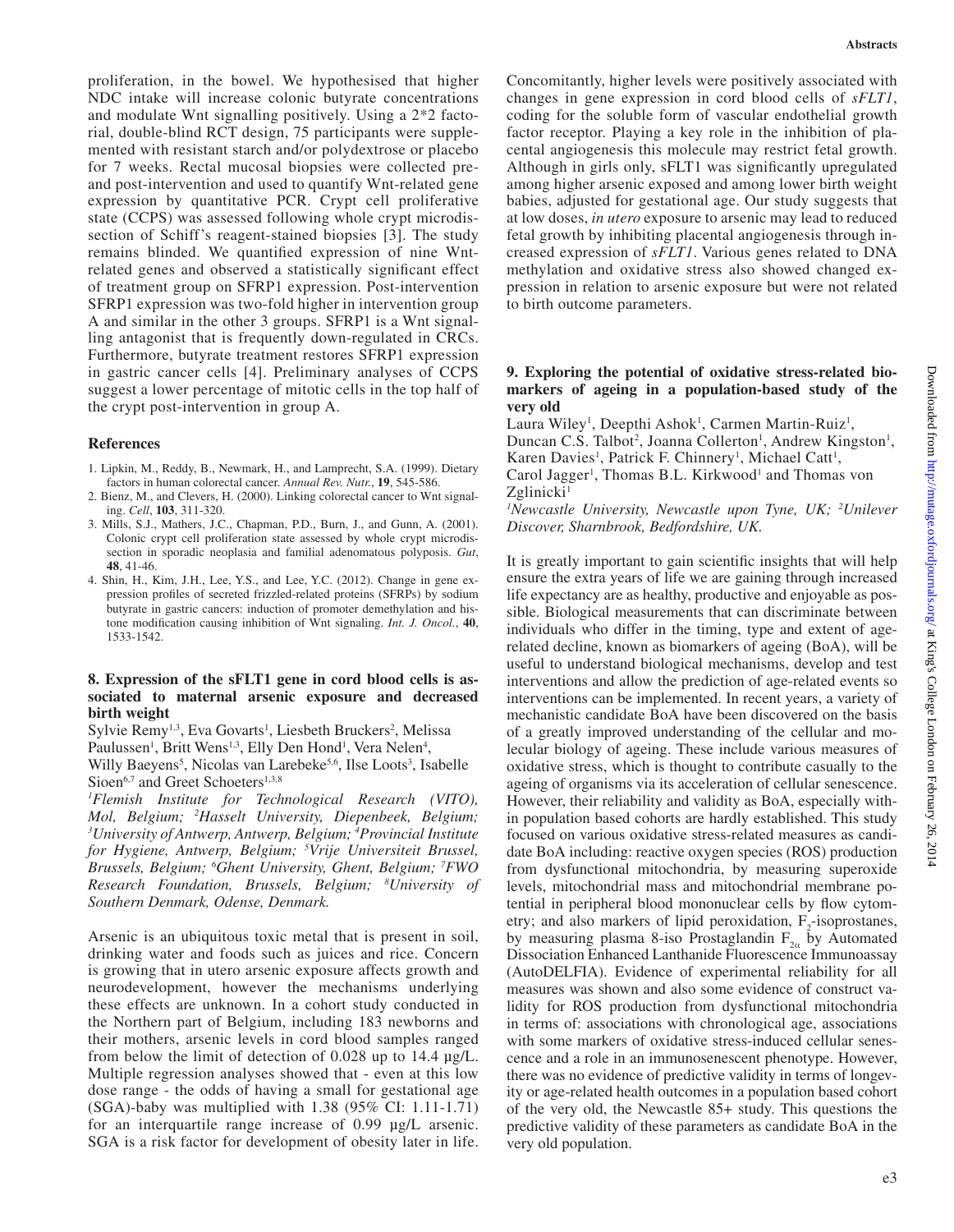**10. 25-hydroxyvitamin D and increased risk of all-cause mortality in very old women: The Newcastle 85+ study** Antoneta Granic, Thomas B.L. Kirkwood, Karen Davies, Joanna Collerton, Tom R. Hill, Carmen Martin-Ruiz, Thomas von Zglinicki, Terry Aspray, John C. Mathers and Carol Jagger *Newcastle University, Newcastle upon Tyne, UK.*

Emerging epidemiological evidence indicates a curvilinear association between 25-hydroxyvitamin D [25(OH)D] and allcause-mortality [1]. We aimed to investigate the associations between low and high concentrations of baseline serum 25(OH) D and all-cause mortality in very old (85+) men and women over 6 years. Prospective mortality data from 775 participants in the Newcastle 85+ Study were analyzed for survival in relation to 25(OH)D (quartiles and clinical cut-off categories) and sex using Cox proportional hazard models. The models were fitted to the entire and restricted cohort (non-users of vitamin D-containing supplements and medication). In analysis with the entire cohort, mortality was higher in both the lowest (Q1: ≤25nmol/L) and highest (Q4:  $\geq 63$ nmol/L) quartiles of 25(OH)D (Q1: HR=1.49, 95% CI [1.15-1.93], *p*=0.003; Q4: 1.64 [1.27-2.10], *p*<0.001) compared with middle quartiles (Q2+Q3), after adjustment for season of venipuncture and sociodemographic factors. The risk for Q4 (but not Q1) remained significant after further adjustment for lifestyle factors (HR=1.47, 95% CI [1.14-1.89], *p*=0.003), and additionally for morbidity-related variables (HR=1.36, 95% CI [1.05-1.76], *p*=0.02). In sex-specific analyses, the effect of 25(OH)D on mortality was seen only in women after adjustment for season and sociodemographic factors. Repeating analyses using 25(OH)D categories based on established clinical cut-offs led to the same conclusions, with the highest 25(OH)D category (≥75nmol/l) being associated with a 2.4-fold increased risk of mortality in women (restricted cohort) after adjusting for all confounders. Low (≤25nmol/L) and high (≥63nmol/L) serum 25(OH)D levels were associated with increased risk of mortality over 6 years in the very old, especially in women, including those who reported taking vitamin D-containing supplements and medication. Concentrations of 25(OH)D ≥75nmol/l were also associated with increased mortality in women not taking vitamin D-containing supplements or medication.

# **Reference**

1. Institute of Medicine (2011) Dietary reference intake for calcium and vitamin D. *The National Academies Press*, Washington, DC.

### **11. DNA methylation, cardiometabolic risk and type 2 diabetes in South Asians and Europeans**

Patience Ezea<sup>1</sup>, Hannah Elliott<sup>2</sup>, Caroline Relton<sup>1,2</sup>, Alun Hughes<sup>3</sup>, Therese Tillin<sup>3</sup>, Wendy McArdle<sup>1</sup>, George Davey Smith<sup>1</sup>, Tim Frayling<sup>4</sup>, Shah Ebrahim<sup>5,6</sup> and Nish Chaturvedi<sup>3</sup>. <sup>1</sup>Newcastle University, Newcastle upon Tyne, UK; <sup>2</sup>University *of Bristol, Bristol, UK; 3 Imperial College London, London,*  UK; <sup>4</sup>Peninsula College of Medicine & Dentistry, Exeter, UK;<br><sup>5</sup>London School of Hygiana & Tropical Medicine, London, UK; *London School of Hygiene & Tropical Medicine, London, UK; 6 South Asia Network for Chronic Disease, Delhi, India.*

People of South Asian origin have one of the highest rates of diabetes in the world. Genetic studies have not explained this excess risk and epigenetic processes may play a role. This study aims to identify the association between DNA methylation, type 2 diabetes and related traits and to identify ethnic differences between individuals of South Asian and European origin living in the UK. Baseline samples (n=192) from the extensively characterised population based SABRE (Southall And Brent REvisited) cohort were utilised. South Asian and European men aged between 40-69 years at baseline were included, matched for ethnicity, age, smoking status and subsequent development of diabetes and/or coronary heart disease (CHD) over 20 years of follow up. Genome-wide DNA methylation analysis was performed using the Illumina HumanMethylation450 array (HM450). Validation was undertaken in 90 SABRE samples at four candidate loci. Marked ethnic differences were observed in methylation sites throughout the genome following HM450 analysis (n=2234 at  $p<1.1$  e<sup>-07</sup>). 439 CpG sites showed a median difference in methylation greater that 5% between ethnic groups. Of these, 44 individual loci contained at least two CpG sites with ethnic differences at  $p<1.1$  e<sup>-07</sup>, with eleven being related to type 2 diabetes or related traits following literature review. Four loci were validated using pyrosequencing. Ethnic differences in methylation were confirmed at three loci: *UCP1*, *UGGT1* and *CAPN2*. Pyrosequencing did not validate ethnic differences in a fourth locus, *DUSP1*. Wide-spread differences in methylation by ethnic group were observed. Pyrosequencing validated ethnic differences at three loci related to type 2 diabetes and/or related traits. Ongoing investigation of ethnic differences in these methylation sites, and predictive power for subsequent cardio metabolic disease may provide valuable novel insights into the determinants of excess disease risk in South Asians.

# **12. DNA methylation patterns in respiratory allergy cases: comparability of saliva vs. blood**

Sabine A.S. Langie<sup>1</sup>, Patrick de Boever<sup>1,2</sup>, Gudrun Koppen<sup>1</sup>, Anne Schepers<sup>3</sup>, Katarzyna Szarc vel Szic<sup>4</sup>, Ken Op de Beeck<sup>3</sup>, Guy Van Camp<sup>3</sup>, Greet Schoeters<sup>1,4</sup> and Wim Vanden Berghe4

**1** *Flemish Institute of Technological Research (VITO), Mol, Belgium; 2 Hasselt University, Diepenbeek, Belgium; 3 University of Antwerp, Edegem, Belgium; 4 University of Antwerp, Wilrijk, Belgium.*

Environmental exposures during fetal and early life stages may trigger and contribute to disease later in life such as complex diseases including allergy, neurodegenerative diseases and cancer. The biologic mechanisms underlying this "developmental origins of health and disease (DOHaD) hypothesis" are poorly understood, but alterations in epigenetically-regulated gene expression is a prominent candidate mechanism. Epigenetics defines processes and genomic marks that may result in heritable changes in gene expression without altering the genomic sequence, of which DNA methylation is the most widely studied. Longitudinal (birth) cohorts are instrumental to study the relation between early-life environmental factors and the development of complex diseases. The investigations are hampered because blood sampling in children is kept to a minimum for practical and ethical reasons. Saliva may be a good alternative as it can be easily collected from children at all ages and it is a good source for high quality DNA. The aim of the current pilot study is to investigate the comparability of DNA methylation patterns in blood mononuclear cells (MNC) versus saliva samples. Furthermore, we hypothesize that differential DNA methylation can be detected in respiratory allergy (RA) cases compared to controls. To investigate if saliva holds potential to discover DNA methylation patterns that correlate with the prevalence of RA, a case-control study design was applied: MNC and saliva samples from 5 adult RA cases and 5 controls were analysed on Illumina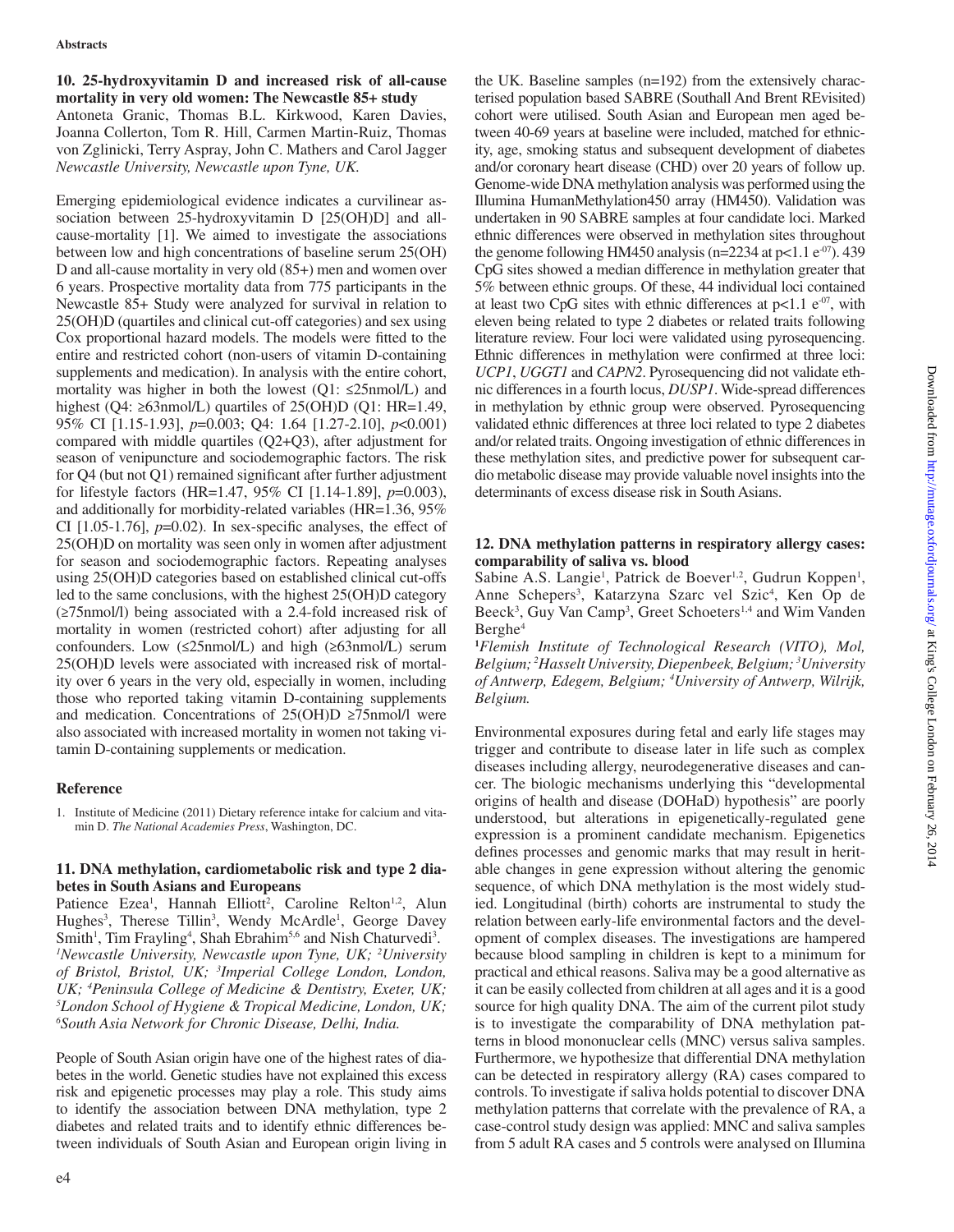Infinium Human Methylation 450K BeadChips. GenomeStudio software was used to normalize the data and identify differentially methylated regions between RA cases and controls. IPA pathway enrichment analysis was used to select relevant allergyrelated genes with differential methylation. Especially genes for which multiple CpG changes are detected in proximity of the promoter will be selected for further confirmation by bisulfite pyrosequencing of promoter regions of interest.

### **13. Methylation smoking scores identify current smoking behaviour: smoking associated methylation patterns in South Asians and Europeans**

Hannah R. Elliott<sup>1</sup>, Caroline L. Relton<sup>1,2</sup>, Alun D. Hughes<sup>3</sup>, Therese Tillin<sup>3</sup>, Wendy L. McArdle<sup>1</sup>, George Davey Smith<sup>1</sup>, Tim M. Frayling<sup>4</sup>, Shah Ebrahim<sup>5,6</sup> and Nish Chaturvedi<sup>3</sup> *1 University of Bristol, Bristol, UK; 2 Newcastle University, Newcastle upon Tyne, UK; 3 Imperial College London, London,*  UK; <sup>4</sup>Peninsula College of Medicine & Dentistry, Exeter, UK;<br><sup>5</sup>London School of Hygiane & Tropical Medicine, London, UK;

*London School of Hygiene & Tropical Medicine, London, UK; 6 South Asia Network for Chronic Disease, Delhi, India.*

DNA Methylation is strongly associated with smoking status at multiple sites across the genome. Studies so far have concentrated on identifying individual smoking-associated loci, predominantly in European cohorts. This study investigated the utility of generating smoking scores based on individual's overall DNA methylation profiles. Use of a dual-ethnic cohort comprising European and South Asian men allowed ethnic differences in smoking-associated loci to be investigated. Baseline samples (n=192) from the extensively characterised population based SABRE (Southall And Brent REvisited) cohort were utilised. Healthy Indian Asian and European men aged between 40-55 years were included, matched for ethnicity, age and smoking status. Genome-wide DNA methylation analysis was performed using the Illumina HumanMethylation450 array (HM450). Differential methylation in smokers was identified in 29 individual CpG sites at 18 unique loci. Interaction between smoking status and ethnic group was identified at the *AHRR* locus. Ethnic differences in DNA methylation were identified in non-smokers at two further loci, *6p21.33* and *GNG12*. A smoking score based on methylation profile was constructed. Current smokers were identified with 100% sensitivity and 97% specificity in Europeans and with 80% sensitivity and 95% specificity in South Asians. In conclusion, smoking score is a valuable tool for identification of current smoking behaviour which can be applied to other cohorts. Differences in ethnic groups were identified in both single CpG sites and methylation profiles (as indicated by smoking score), highlighting the need for careful interpretation of results when analysing the effects of smoking in more than one ethnic group.

#### **14. Bone health at age 49-51 years is associated with IGF2 DNA methylation levels**

Catherine Potter<sup>1</sup>, Laura Barrett<sup>1</sup>, Roger M Francis<sup>2</sup>, Mark S Pearce<sup>1</sup> and Caroline L Relton<sup>1,3</sup>

<sup>1</sup>Newcastle University, Newcastle upon Tyne, UK; <sup>2</sup>Freeman *Hospital, Newcastle upon Tyne, UK; 3 University of Bristol, Bristol, UK.*

Inter-individual variation in DNA methylation is believed to play a key role in the development and progression of common complex diseases. The hypothesis that both global and gene-specific DNA methylation is associated with bone health at age 49-51 years was investigated in this study. Two markers of global DNA methylation and *IGF2* promoter methylation were quantified by pyrosequencing in peripheral blood-derived DNA samples from 215, 127 and 203 individuals, respectively, from the Newcastle Thousand Families Study (NTFS). Associations between DNA methylation and contemporary DXA-based measures of bone health were analysed using linear regression models, adjusted for significant covariates. Bone mineral density (aBMD, g/cm<sup>2</sup>) of the lumbar spine demonstrated association with mean *IGF2* methylation (%), which was slightly attenuated following adjustment for weight and sex (Coefficient (95% CI): 0.005 (0.001, 0.008), p=0.006). A similar pattern of effects was demonstrated between femoral aBMD and mean *IGF2* methylation following adjustment for weight, although the effect sizes and significance were smaller (0.003 (0.000, 0.005), p=0.049). The combined effects of weight, sex and *IGF2* methylation accounted for 18% if the total variation in spine aBMD, of which 3% was related to methylation (inferred from the regression  $\mathbb{R}^2$  value). In contrast, 31% of the variation in femoral aBMD was accounted for by weight and *IGF2* methylation with ~1% of this related to methylation alone. Neither LINE-1 nor LUMA global DNA methylation was associated with spine or femoral BMD. Bone area (spine, femoral and total) and femoral neck shaft angle were not associated with any measure of DNA methylation. In conclusion, *IGF2* methylation demonstrated association with aBMD in the NTFS population. However, these associations did not appear wholly independent of known covariates. A more comprehensive analysis of DNA methylation at the *IGF2* locus is required in a larger dataset to elucidate a possible causal relationship.

### **15. Epigenetic biomarkers in the prediction and prognosis of post stroke dementia**

Laura Barrett<sup>1</sup>, Kate Potter<sup>1</sup>, Hannah Elliott<sup>2</sup>, John Mathers<sup>1</sup>, Raj Kalaria<sup>1</sup> and Caroline Relton<sup>2</sup>

<sup>1</sup>Newcastle University, Newcastle upon Tyne, UK; <sup>2</sup>University *of Bristol, Bristol, UK.*

The risk of developing dementia greatly increases following a stroke. It remains unclear why some stroke patients lose cognitive function whilst others do not. Epigenetic processes may play a role. Fundamental questions relating to the potential causal role of epigenetic mechanisms or the utility of predictive epigenetic biomarkers in these conditions remain unanswered. Research into how post stroke dementia can be predicted and thus prevented or treated is becoming a priority in light of the increasing lifespan and proportion of the population at risk. This project aims to explore novel epigenetic biomarkers in peripheral blood DNA which may be used in the prediction of cognitive decline in later life. The project utilises samples from the extensively characterised COGFAST cohort which recruited stroke survivors three months post stroke (mean age at recruitment  $= 80.3$  years) and followed them annually to check for cognitive decline (mean follow-up length = 7.4 years). Genome-wide DNA methylation analysis was performed on baseline DNA samples using the Illumina HumanMethylation450 array (HM450). In addition, HM450 analysis was undertaken on post mortem brain tissue from the hippocampus and dorsolateral prefrontal cortex from 30 individuals, 17 of whom experienced cognitive decline following a stroke and 13 who remained cognitively normal until death.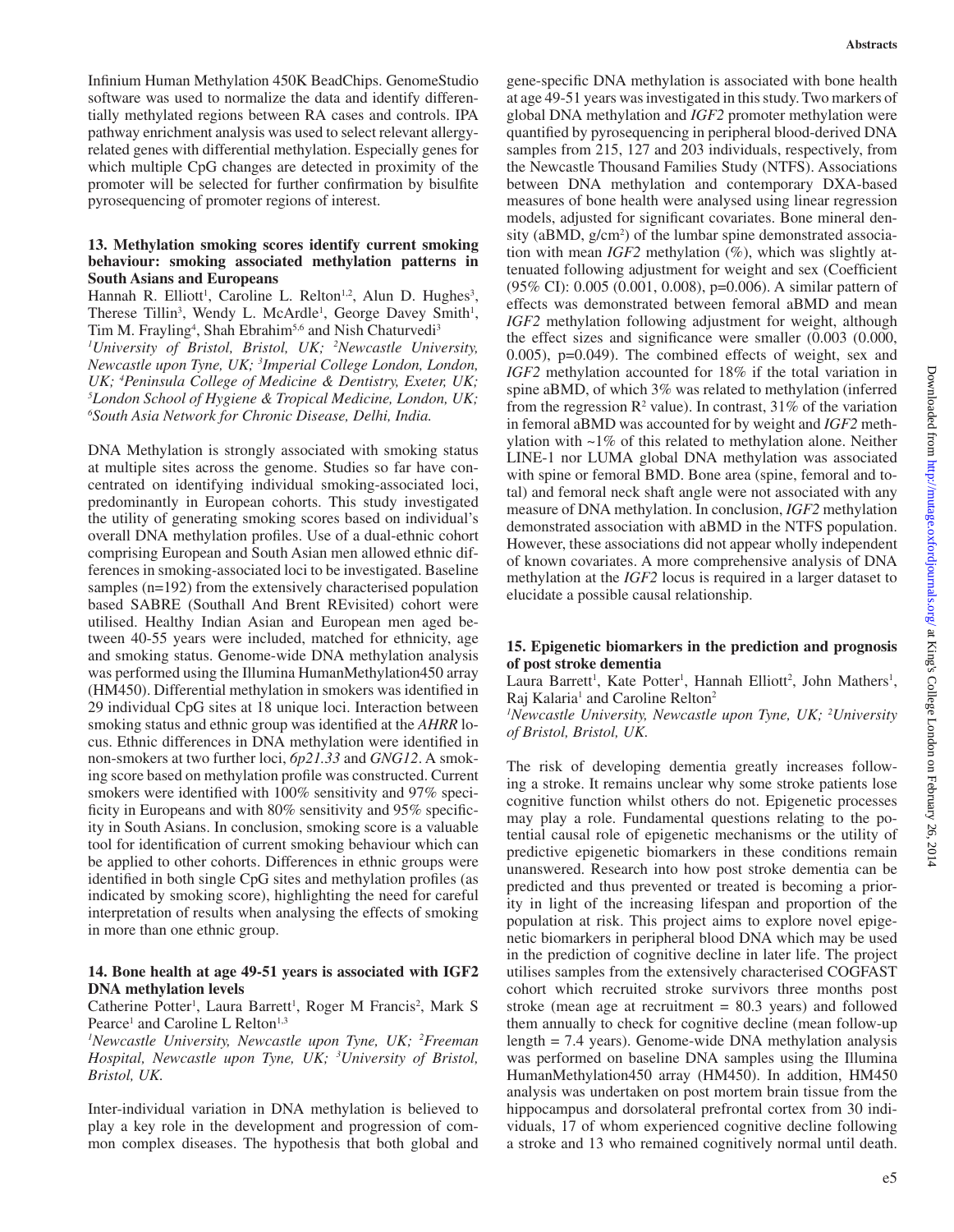Differential DNA methylation was observed in relation to various exposures and co-morbidities associated with post stroke dementia in both blood and brain tissue. Loci associated with post stroke dementia in the blood of stroke survivors may be useful biomarkers in the prediction of post stroke dementia.

# **16. Culture independent analysis of the gut microbiota in preterm multiples**

Christopher J. Stewart<sup>1</sup>, Emma CL. Marrs<sup>2</sup>, John D. Perry<sup>2</sup>, Nicholas D. Embleton<sup>3</sup>, Janet E. Berrington<sup>3</sup> and Stephen P. Cummings<sup>1</sup>

*1 University of Northumbria, Newcastle upon Tyne, UK; 2 Freeman Hospital, Newcastle upon Tyne, UK; 3 Royal Victoria Infirmary, Newcastle upon Tyne, UK.*

We aimed to examine the development of the gut microbiota in preterm multiples, focusing on dysbiosis and its role necrotising enterocolitis (NEC). Stool (n=173) was collected from 12 twin pairs and 1 triplets. Breast milk (BM) residue (n=8) was also sampled from a subset of patients (n=4). Samples were analysed by PCR-DGGE and 454 pyrosequencing. Profiles from siblings were more similar compared to unrelated profiles, with diseased and triplet patients showing significantly different profiles. Diversity reduced pre-disease diagnosis with DGGE showing *Enterococcus* to be significantly (P=0.001) more abundant while 454 pyrosequencing revealed increasing abundance of *Escherichia*. BM samples grouped with stool profiles from the corresponding patient. Differences within the community of related twins may predispose infants to disease. A reduced diversity was observed pre-disease diagnosis and thus dysbiosis may be causal due to a reduction in commensal bacteria, leading to the prevalence of a pathogen.

### **17. Identification of genes susceptible to epigenetic change in response to maternal folate supply in acute lymphoblastic leukemia**

Jill A. M<sup>c</sup>Kay, Caroline L. Relton, John C. Mathers, Dianne Ford, Anthony V. Moorman and Gordon Strathdee *Newcastle University, Newcastle upon Tyne, UK.*

Evidence suggests altered folate metabolism and inadequate maternal folate intake may be associated with increased childhood acute lymphoblastic leukaemia (ALL) risk. Folate provides methyl groups for DNA methylation, the patterns of which are dramatically disrupted in ALL. Differences in maternal folate intake during pregnancy and/or altered folate metabolism may therefore affect DNA methylation, consequently influencing ALL risk. We investigated the potential aetiological role of maternal folate intake during pregnancy on ALL risk via aberrant DNA methylation by identifying genes in which methylation changes occur both in response to folate levels and in ALL. We used previously generated DNA methylation array data from a mouse model of *in utero* folate depletion to identify genes in which methylation is altered in response to inadequate maternal folate intake: 591 genes showed altered methylation. From the literature, data mining techniques identified 2615 differentially methylated genes in ALL. Sixty genes were common to both folate and ALL lists. We assessed DNA methylation by pyrosequencing in 20 ALL patient samples for 5 target genes (*ASCL2, HTRA1, KCNA1, SH3GL3, SRD5A2)* which were highly methylated in ALL samples. Methylation was then assessed in these 5 genes in a nested cohort of 148 cord blood samples from the North Cumbria Community Genetics Project and analysed in relation to maternal and infant red blood cell folate and vitamin  $B_{12}$  concentrations in the same individuals. Preliminary analysis suggests methylation of some target genes appears to be related to maternal folate and  $B_{12}$  levels. These findings demonstrate, that folate responsive changes in methylation identified in animal studies can be used determine relevant gene targets in human studies of diseases for which folate intake is an associated risk factor, and that DNA methylation may be one mechanism by which maternal folate intake (and related pathways) may influence ALL risk.

# **18. Factors associated with recurrence and length of survival following relapse in patients with neuroblastoma**

Nermine O. Basta<sup>1</sup>, Gail Halliday<sup>1</sup>, Guy Makin<sup>2,3</sup>, Richard Feltbower<sup>4</sup>, Jillian Birch<sup>2</sup>, Nick Bown<sup>1</sup>, Martin Elliott<sup>5</sup>, Danielle Ingham<sup>5</sup>, Lucas Moreno<sup>6</sup>, Giuseppe Barone<sup>6</sup>, Andrew Pearson<sup>6</sup>, Peter W. James<sup>1</sup>, Deborah A. Tweddle<sup>1</sup> and Richard J.Q. McNally<sup>1</sup>

<sup>1</sup>Newcastle University, Newcastle upon Tyne, UK; <sup>2</sup>University *of Manchester, Manchester, UK; 3 Royal Manchester Children's Hospital, Manchester, UK. 4 University of Leeds, Leeds, United Kingdom; 5 Leeds Teaching Hospitals NHS Trust, Leeds, UK; 6 Institute of Cancer Research, Sutton, UK.*

Despite advances in therapy for neuroblastoma, survival following disease relapse is poor. This pilot study aimed to investigate epidemiological, clinical and biological factors associated with recurrence and length of survival following relapse in neuroblastoma in the UK. Data on all cases of relapsed neuroblastoma diagnosed from 1990-2010 were identified from four UK Children's Cancer and Leukaemia Group centres. Kaplan-Meier survival analyses were used to calculate the median overall survival (OS) time from diagnosis and post relapse overall survival (PROS) time. Log rank tests and Cox regression analysis were used to investigate factors that may influence survival. 198 cases of relapsed neuroblastoma were identified for the study, the median age at diagnosis was  $2.9$  years (range 0-19), 166  $(87.5%)$ cases were high risk, 17 (10.4%) were intermediate risk (remaining 15 were 8 stage 4 infants, 2 stage 4S, 2 stage 2, and 3 unknown). The median OS time was 22.7 months (inter-quartile range (IQR) 13.4–39.1) and median PROS time was 5.7 months (IQR 2.0–13.5). 5-year PROS was 12% (95% CI 8%-17%). *MYCN* amplified disease was associated with worse OS compared with non-amplified cases (15.4 months, 95% CI 13.8– 19.7 vs 28.6 months, 95% CI 24.5–39.4, *P*<0.001) and worse PROS (2.9 months, 95% CI 1.9–4.3 versus 10.3 months, 95% CI 7.5–13.5, *P*<0.001). The median time to relapse was significantly shorter for high risk cases compared with intermediate risk (14.3 months vs 22.1) (*P*=0.02). Stage 4 and *MYCN* amplified disease were significant in multivariable analyses (*P*<0.001, *P*=0.003). This study confirms that *MYCN* amplified and stage 4 relapsed neuroblastoma cases have worse survival, and that the time to relapse for 80% of high risk cases was within 2 years of diagnosis. This data is important for planning future clinical trials for children with neuroblastoma.

# **19. Impact of non-digestible carbohydrates on putative epigenetic biomarkers of colorectal cancer risk**

Naomi D. Willis<sup>1</sup>, Stefan Mann<sup>2</sup>, Long Xie<sup>1</sup>, Iain J.D. McCallum<sup>1</sup>, Jack Dainty<sup>2</sup>, Seamus B. Kelly<sup>3</sup>, D. Michael Bradburn<sup>4</sup>, Nigel J. Belshaw<sup>2</sup>, Ian T. Johnson<sup>2</sup> and John C. Mathers<sup>1</sup>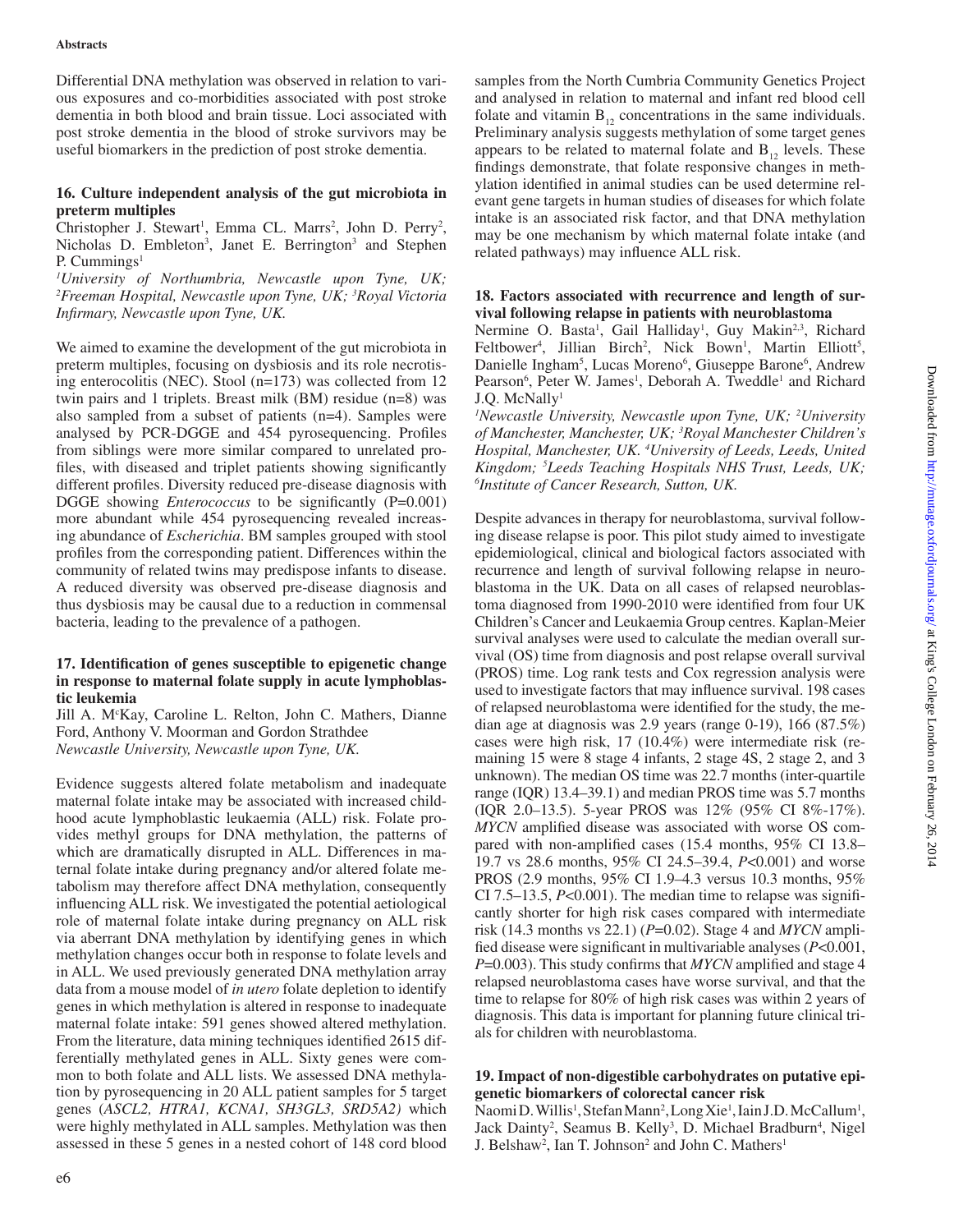Epidemiological evidence shows that dietary choices influence risk of colorectal cancer (CRC). Identification of beneficial dietary agents for cancer prevention requires intervention studies and has been hampered by the lack of robust biomarkers for use as surrogate endpoints. To address this gap, we have measured epigenetic changes in 14 promising biomarkers of CRC risk in response to dietary supplementation with nondigestible carbohydrate (NDC). 75 healthy participants took part in a randomised, placebo-controlled trial comparing two NDCs, resistant starch and polydextrose. Supplements were taken for 50 days and rectal mucosal biopsies collected preand post-intervention by endoscopy. Genomic DNA was extracted from biopsies and bisulphite modified. CpG methylation was analysed in *CDH1*, *MGMT*, *MYOD1*, *NOD2*, *RARB2*, *WIF1*, *GPR109a*, *GPR43*, *TLR2*, *TLR4*, *PU.1*, *GATA4*, *SFRP1* and *SLC5A8* using quantitative methylation-specific PCR (QMSP), or both QMSP and pyrosequencing. QMSP identified nine genes with significant changes in methylation post-intervention (*P<*0.02), of which four, *MGMT*, *NOD2*, *RARB2* and *WIF1*, were >5% methylated making them suitable candidates for further analysis by pyrosequencing. Preliminary analyses show a significant down-regulation of methylation in *MGMT* [*P*<0.004 (QMSP) and *P*<0.05 (pyrosequencing)] and *RARB2* [*P*=0.0002 (QMSP) and *P*<0.05 (pyrosequencing)] in response to time. The effect was determined using GLM with gender, age, endoscopy procedure, baseline BMI, smoking status and baseline methylation as co-variates and intervention group as a fixed factor. Epigenetic modifications are some of the earliest, pre-neoplastic changes associated with cancer development and are modifiable by diet. Consequently they represent potential candidate biomarkers for identifying those at an increased risk of developing CRC. Promoter hypomethylation is associated with gene activation, therefore it will be important to assess the functional consequences of these observations at the transcriptional and translational levels.

### **20. An LC/MS/MS method for stable isotope dilution studies of β-carotene bioavailability, bioconversion and vitamin A status in humans**

Anthony Oxley, Philip Berry, Gordon A Taylor, Joseph Cowell, Michael J Hall, John Hesketh, Georg Lietz and Alan V Boddy *Newcastle University, Newcastle upon Tyne, UK.*

Isotope dilution is currently the most accurate technique in humans to determine vitamin A status and bioavailability/bioconversion of provitamin A carotenoids such as β-carotene. However, limits of MS detection, coupled with extensive isolation procedures, have hindered investigations of physiologically-relevant doses of stable isotopes in large intervention trials. Here, a sensitive liquid chromatography-tandem-mass spectrometry (LC/MS/MS) analytical method was developed to study the plasma response from co-administered oral doses of 2mg [13C10]-β-carotene and 1mg [13C10]-retinyl acetate in human subjects over a 2 week period. A reverse-phase C18 column and binary mobile phase solvent system separated β-carotene, retinol, retinyl acetate, retinyl linoleate, retinyl palmitate/retinyl oleate, and retinyl stearate within a 7min

run time. Single reaction-monitoring (SRM) of analytes was performed under atmospheric-pressure chemical ionisation (APCI) in positive mode at  $m/z$  537 $\rightarrow$ 321 and 269 $\rightarrow$ 93 for respective [12C]-β-carotene and [12C] retinoids; *m/z* 547→330 and 274→98 for [13C10]-β-carotene and [13C5] cleavage products; and *m/z* 279→100 for metabolites of [13C10]-retinyl acetate. A single one-phase solvent extraction, with no saponification or purification steps, left retinyl esters intact for determination of intestinally-derived retinol in chylomicrons versus retinol from the liver bound to retinol-binding protein (RBP). Co-administration of [13C10]-retinyl acetate with [13C10]-βcarotene not only acts as a reference dose for inter-individual variations in absorption and chylomicron clearance rates, but also allows for simultaneous determination of an individual's vitamin A status.

### **21. The role of potential oesophageal carcinogens in DNA damage induction**

Rajaa Badawi, Hasan Haboubi, Shareen Doak and Gareth J.S.Jenkins

*Swansea University, Swansea, UK.*

There is increasing evidence of correlation between Barrett's Oesophagus (B.O) and bile acids present in the refluxate components. To investigate this association with respect to DNA damage induction, we utilized the *in-vitro* micronucleus (MN) assay to examine the correlation between MN levels in patients with BO and histological changes in these candidates compared to controls. Blood samples were collected from patients with BO with clinical details of reflux and histology. Experiments were also conducted in the immortalized human lymphoblastoid TK6 and p53 null NH32 cell lines. Initially, both TK6 and NH32 cell lines were treated with Hydrogen peroxide  $(H_2 O_2)$  and hydrochloric acid (pH5, ph5.5, pH6), bile acid deoxycholic acid (DCA) and methyl methane sulphonate (MMS). Both cell lines exposed to  $H_2O_2$  showed 2-3 fold increase in MN levels compared to the controls  $(P=0.002)$ ; P=0.001). Treatment with DCA resulted in increase in MN levels only in NH32 cells which leads to the assumption that oxidative stress could be the mechanism involved in the damage seen. To further explore the role of oxidative damage, these cells were analysed for catalase expression using western blotting. Results showed only slight increase in protein expression in NH32 cells exposed to DCA compared to controls. Initial studies in blood samples revealed a 5-fold increase in MN frequency in oesophageal adenocarcinoma patients compared to the un-diseased controls. Thus the Cytokinesis Block Micronucleus Assay may be used as the predictive biomarker to demonstrate the genomic alteration in blood samples of Barrett's Oesophagus patients.

### **22. Effect of carrot consumption on intestinal cancer risk** Humphrey Garti, Kirsten Brandt, Georg Lietz and Jill A. McKay *Newcastle University, Newcastle upon Tyne, UK.*

Several dietary factors have been suggested to play important roles in colorectal cancer risk. High intake of vegetables and fruits is associated with a reduced risk of the disease, attributed to the bioactive compounds they contain. Carrots contain bioactive compounds including polyphenols, carotenoids and falcarinol-type polyacetylenes with many functional characteristics (antifungal, antiallergenic, cytotoxic, anti-platelet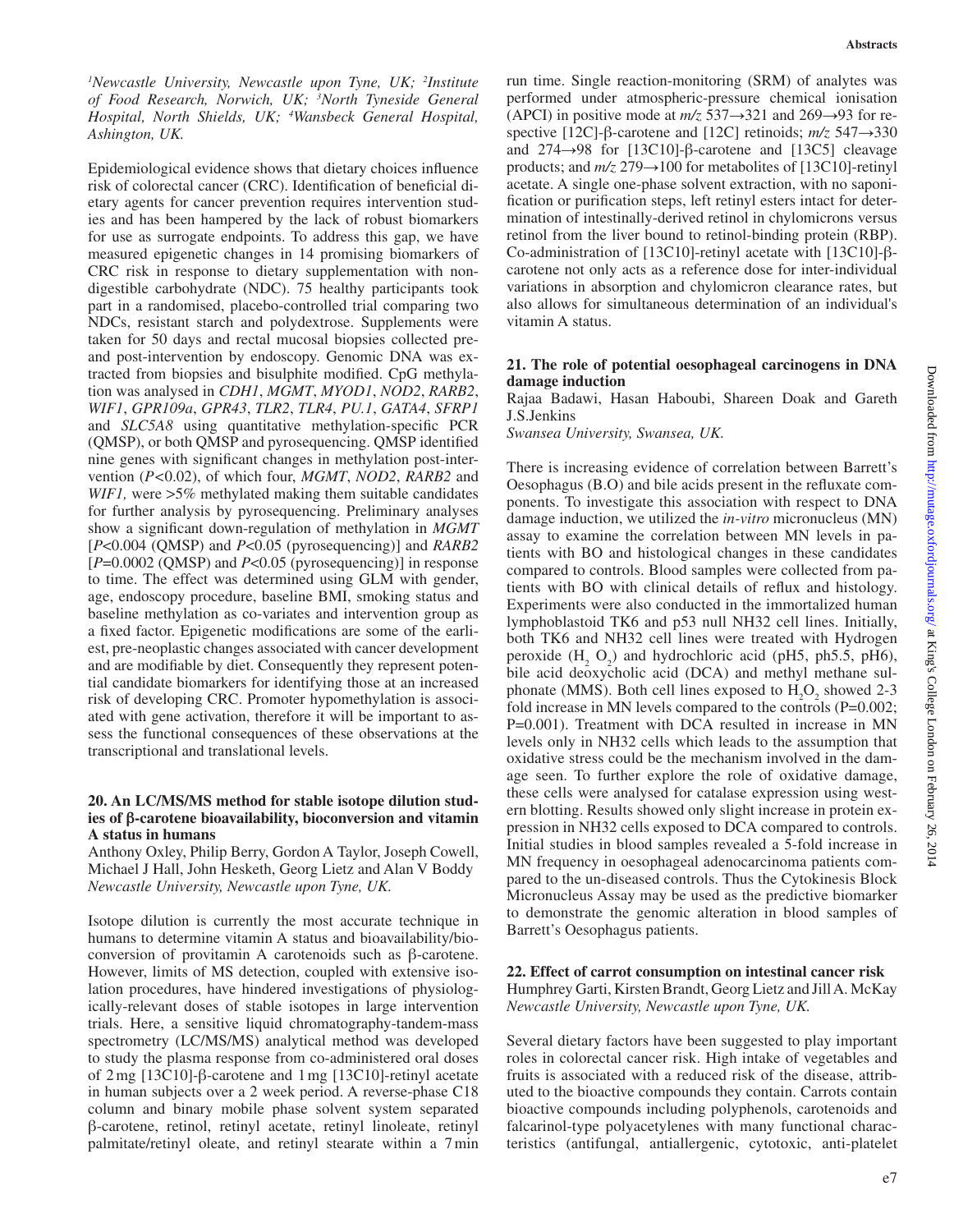#### **Abstracts**

aggregation and anti-inflammatory) which may indicate cancer preventive effects. Mutations in the *adenomatous polyposis coli* (*APC*) gene are common in intestinal cancers, with loss of normal function of this gene being linked to disease induction in humans. *Apcmin/+* mice carry a dominant germ line heterozygous mutation of the mouse homologue of human *APC* gene, leading to the development of intestinal adenomas, providing an appropriate model to investigate colorectal cancer. We hypothesised that carrot consumption *in utero* and during early neonatal life may affect tumorigenesis in offspring. To investigate this hypothesis, female C57Bl6/J mice were randomised to a control (RM3) or carrot enriched (RM3 supplemented with 20% powdered freeze dried carrot) diet from mating with *Apcmin/+* sires and throughout pregnancy and lactation. At weaning offspring were randomised to carrot and control diets, creating four in utero/post-weaning dietary regimens adhered to by both *Apcmin/+* and wild-type offspring. Offspring were weighed weekly and at 15 weeks post-weaning, mice were killed and the intestinal tumour number and size were recorded, along with body and organ weights. Preliminary data suggests that carrot diets may influence tumour load in the *Apcmin/+* mice, although the differences observed until now were not significant, however data collection is on-going and will be presented.

### **23. A 'Nutrient-wide association study' approach to identify dietary risk factors for endometrial cancer**

Melissa A. Merritt, Ioanna Tzoulaki, Elio Riboli, Marc J. Gunter and on behalf of the European Prospective Investigation into Cancer (EPIC) Consortium

*Imperial College London, London, UK.*

Dietary factors may explain some of the observed differences in endometrial cancer incidence rates worldwide, which are highest in industrialized countries; however, there are currently no modifiable dietary factors that have been identified for the prevention of endometrial cancer (EC). We therefore used an agnostic approach to evaluate risk associations for intakes of 58 foods/nutrients measured using the baseline food frequency questionnaire in the European Prospective Investigation into Cancer (EPIC) study. Our analytical approach utilizes methods from genome-wide association studies and extends these to evaluate associations between dietary intake and risk of disease while accounting for multiple comparisons using the False Discovery Rate (FDR) [1,2]. In analyses of 1,303 EC cases and 299,804 non-cases, 10 foods/nutrients were associated with risk of EC (FDR  $\leq 10\%$ ); a high intake of butter, carbohydrates, potatoes and yogurt increased risk of EC while high intake of total fat, monounsaturated fat, polyunsaturated fat, phosphorus, coffee and cheese decreased risk of EC. Using Cox proportional hazards regression to estimate hazard ratios (HRs) and 95% confidence intervals (CIs) to compare extreme quartiles of intake in multivariate models, we observed the strongest increased risk for EC with a high intake of butter, HR=1.23 (95% CI, 1.03-1.47) and decreased risk of EC with high intake of monounsaturated fat, HR=0.80 (95% CI, 0.65-0.98). Ongoing analyses are being performed to validate all 10 candidate foods/nutrients in the Nurses' Health Study cohorts. In conclusion, we have highlighted novel dietary risk associations and confirmed previously identified risk associations for EC. Future studies will evaluate corresponding dietary biomarkers for EC risk.

### **References**

- 1. Patel, C.J., Bhattacharya, J., Butte, A.J. (2010) An Environment-Wide Association Study (EWAS) on type 2 diabetes mellitus. *PLOS ONE*, **5**,:e10746.
- 2. Tzoulaki, I., Patel, C.J., Okamura, T., Chan, Q., Brown, I.J., Miura, K., Ueshima, H., Zhao, L., Van Horn, L., Daviglus, M.L., Stamler, J., Butte, A.J., Ioannidis, J.P., Elliott, P. (2012) A nutrient-wide association study on blood pressure. *Circulation*, **126**, 2456-2464.

### **24. Endogenous sex hormone levels and colorectal cancer risk amongst post-menopausal women**

Neil Murphy<sup>1</sup>, Howard D Strickler<sup>2</sup>, Frank Stanczyk<sup>4</sup>, Xiaonan Xue<sup>2</sup>, Sylvia Wassertheil-Smoller<sup>2</sup>, John Potter<sup>3</sup>, Garnet Anderson<sup>3</sup>, Thomas E Rohan<sup>2</sup>, Gloria YF Ho<sup>2</sup> and Marc J. Gunter<sup>1</sup> *1 Imperial College London, London, UK; 2 Albert Einstein College of Medicine, New York, USA; 3 Fred Hutchinson Cancer Research Center, Seattle, Washington, USA; 4 University of Southern California Keck School of Medicine, Los Angeles, USA.*

Exogenous estrogen use has been linked with reduced colorectal cancer risk. However, the role of endogenous sex hormones in colorectal cancer development is uncertain. Associations between circulating levels of estradiol, estrone, progesterone and sex hormone-binding globulin (SHBG) and colorectal cancer risk were determined in a nested case-control study of 1,203 post-menopausal women (401 cases and 802 age and ethnicitymatched controls) enrolled in the Women's Health Initiative Clinical Trial (WHI-CT) non-intervention groups. Odds ratios (OR) and 95% confidence intervals (CI) for the association between the serologic parameters and colorectal cancer risk were estimated using conditional logistic regression models with control for colorectal cancer risk factors including fasting insulin, C-reactive protein and free insulin-like growth factor-I levels. All statistical tests were two-sided and a *P*-value of <0.05 was considered statistically significant. Comparing extreme quartiles, estrone (ORq4-q1=0.47, 95%CI: 0.31-0.72; *P*trend=0.001), free estradiol ( $\overrightarrow{OR}_{q+q1}$ =0.45, 95%CI: 0.29-0.71; *P*-trend=0.001) and total estradiol (OR<sub>q4-q1</sub>=0.62, 95%CI: 0.41-0.95; *P*-trend=0.12) were inversely associated with colorectal cancer risk. SHBG levels were positively associated with colorectal cancer (OR<sub>q4-q1</sub>=2.31, 95%CI: 1.48-3.60; *P*trend=0.001); this association was strengthened after further adjustment for estradiol and estrone ( $OR_{q+q}=2.52$ , 95%CI: 1.60-3.99; *P*-trend<0.001). No association was observed for progesterone (ORq4-q1=0.96, 95%CI: 0.66-1.40; *P*-trend=0.92). Endogenous estrogen levels were inversely, and SHBG levels positively, associated with colorectal cancer risk, even after control for established colorectal cancer risk factors. These results are consistent with observational and clinical trial data on exogenous estrogen use and colorectal cancer risk and support a potential estrogen-mediated protective pathway in colorectal tumorigenesis.

### **25. Repeat element methylation in blood and breast cancer risk**

Kristina Harrison<sup>1</sup>, Gwen Hoad<sup>1</sup>, Paula Scott<sup>1</sup>, Louise Simpson<sup>2</sup>, Steven D Heys<sup>2</sup>, Graham W Horgan<sup>3</sup> and Paul Haggarty

<sup>1</sup> Rowett Institute of Nutrition and Health; <sup>2</sup> School of Medicine *and Dentistry, University of Aberdeen; 3 Biomathematics and Statistics Scotland; Aberdeen, UK.*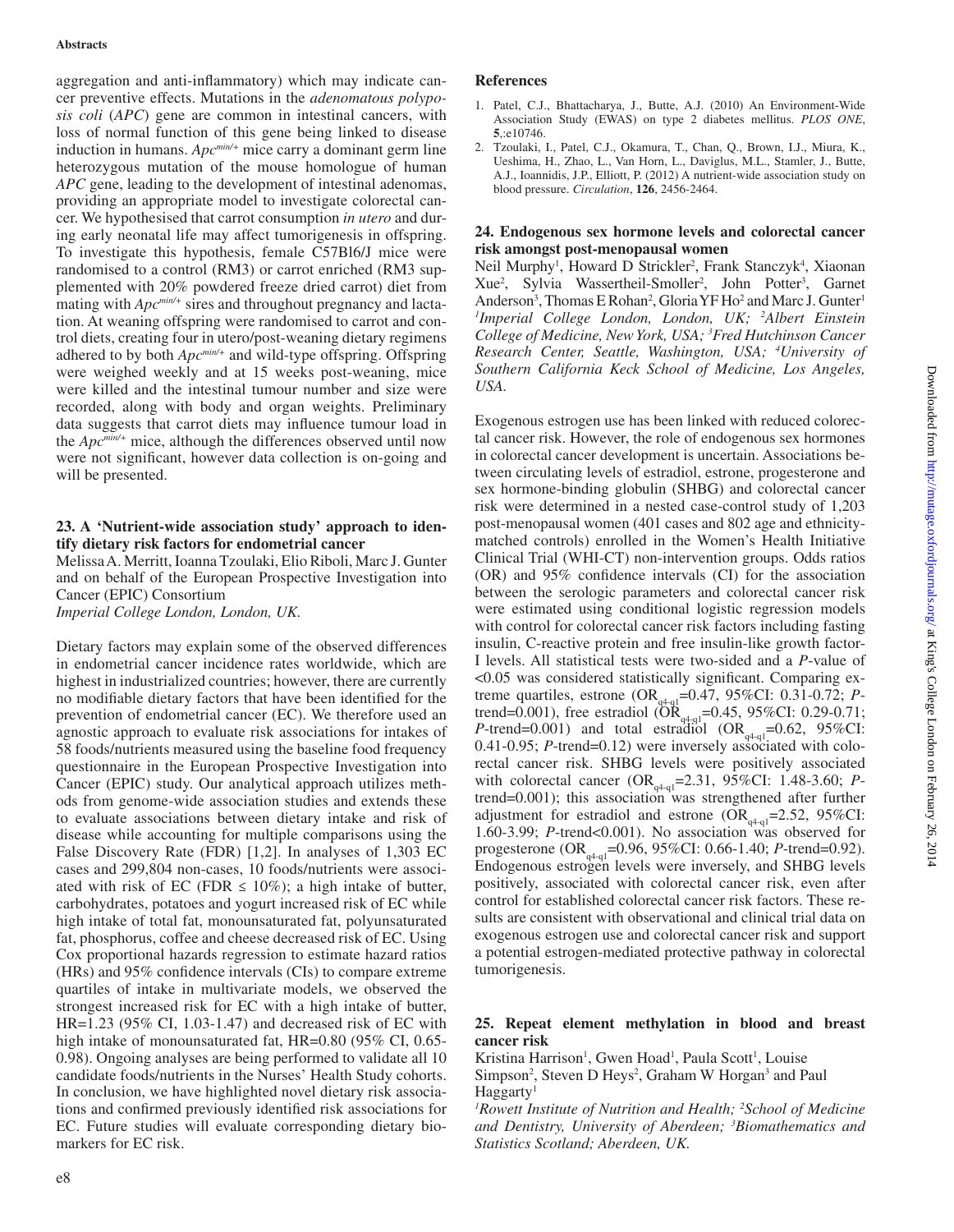Aberrant DNA methylation of repeat elements in non-cancerous tissue has been reported in cancer (1). This study set out to investigate methylation of LINE-1, SAT- $\alpha$  and site specific Alu regions in blood from women with the most common form of invasive (invasive ductal carcinoma - IDC) and in situ (ductal carcinoma in situ - DCIS) breast cancer and matched diseasefree women. All women with cancer were studied prior to treatment and matched with disease-free controls for age, height, weight, BMI and menopausal status. Pyrosequencing of LINE-1, SAT-α, Alu-*IGF2* enhancer (two CpG groupings), and Alu-*IGF2* intron in blood DNA was completed for 608 subjects. Logistic regression was used to determine the effect of methylation on the risk of breast cancer and disease type. Average methylation in all subjects was 83.44% (SD=2.45) for LINE-1; 87.03% (SD=1.11) for SAT-α; 74.22% (SD=2.94) for Alu-*IGF2* enhancer 1; 96.69% (SD=2.99) for Alu-*IGF2* enhancer 2 and 66.58% (SD=4.43) for Alu-*IGF2* intron. Increasing Alu-*IGF2* enhancer 1 methylation was associated with increased risk of IDC cancer compared to controls (p=0.01) and DCIS cases (p=0.047). No other significant differences were observed. Increased Alu-*IGF2* enhancer 1 methylation in blood of women with IDC breast cancer suggests that this region could play a role in tumour development. Expression of *IGF2* has previously been associated with development of breast cancer (2) and the altered Alu methylation observed in this region could be involved in regulating this process. Breast cancer risk has also been related to birth weight, with repeat element and imprinting methylation also associated to birth outcomes (3). *We are grateful to Breast Cancer Campaign and the Fraserburgh Moonlight Prowl for support.*

#### **References**

- 1. Wilhelm, C.S., Kelsey, K.T., Butler, R., Plaza, S., Gagne, L., Zens, M.S., Andrew, A.S., Morris, S., Nelson, H.N., Schned, A.R., Karagas, M.R. and Marsit, C.J. (2010) Implications of LINE1 methylation for bladder cancer risk in women. *Clin Cancer Res*, **16,** 1682-1689.
- 2. Shetty, P.J., Movva, S., Pasupuleti, N., Vedicherlla, B., Vattam, K.K., Venkatasubramanian, S., Ahuja, Y.R. and Hasan, Q. (2011) Regulation of IGF2 transcript and protein expression by altered methylation in breast cancer. *J Cancer Res Clin Oncol*, **137**, 339-345.
- 3. Haggarty, P., Hoad, G., Horgan, G.W. and Campbell, D.M. (2013) DNA methytransferase candidate polymorphisms, imprinting methylation, and birth outcome. *PLoS One*, **8,** e68896.

### **26. Prediagnostic epigenetic markers of Non-Hodgkin lymphoma revealed through genome-wide DNA methylation analysis**

Panagiotis Georgiadis<sup>1</sup>, Aristotelis A. Chatziioannou<sup>1</sup>, Ioannis Valavanis<sup>1</sup>, Domenico Palli<sup>2</sup>, Ingvar A. Bergdahl<sup>3</sup> and Soterios A. Kyrtopoulos<sup>1</sup> on behalf of the Envirogenomarkers consortium4

<sup>1</sup>National Hellenic Research Foundation, Athens, Greece; <sup>2</sup>The *Institute for Cancer Research and Prevention, Florence, Italy; 3 Umea University, Umea, Sweden; 4 [www.envirogenomarkers.](http://www.envirogenomarkers.net) [net.](http://www.envirogenomarkers.net)*

The etiology and pathogenesis of non-Hodgkin lymphoma (NHL) are largely unknown. In the context of the European EnviroGenomarkers project, we have conducted a genomewide examination of DNA methylation in blood leukocytes prediagnostically (upto 12 years before disease diagnosis) collected from NHL cases and controls derived from the Northern Sweden Health and Disease Study (NSHDS) and EPIC-Italy, and evaluated their relationship with future risk of different subtypes of NHL as well as with biomarkers of exposure to polyclorinated hydrocarbons. Using NSHDS as a discovery cohort (173 cases, 177 controls), we found 7,017 CpG sites whose methylation was associated strongly (Bonferoni-corrected p<0.01) with risk of chronic lymphatic leukemia (CLL, 24 cases). Use of EPIC-Italy (83 cases, 82 controls) as a validation cohort for these signals confirmed that 2,195 (31%) of them associated with CLL risk with FDR<0.05. Most of the replicated signals were associated with hypomethylation in cases. Bioinformatics analysis revealed effects on numerous GO terms and pathways related to immune function, with the top pathway affected being the EGFR1 activation pathway, known to be important in leukemogenesis. Examination of the DNA methylation profiles of the study subjects with the serum concentrations of various polychlorinated hydrocarbons revealed numerous signals associating (FDR<0.05) with exposure to dioxin-like PCBs (358 CpG sites) and, especially, hexachlorobenzene (HCB) (3,821 sites). Bioinformatics analysis of the HCB-associated signals showed effects on numerous GO terms and pathways related to immune function including, strikingly, EGFR1. These results show that CLL-specific epigenetic signals are present in blood cells many years before disease diagnosis and provide a new approach to the evaluation of the possible role of environmental chemicals in disease pathogenesis. *Financial Support: European Union (Grant Agreement 226756).*

### **27. Differential methylation related to response to etanercept in patients with rheumatoid arthritis**

Amy Webster<sup>1</sup>, Darren Plant<sup>2</sup>, Mark Lunt<sup>1</sup>, Steve Eyre<sup>1</sup>, Kimme L. Hyrich<sup>2</sup>, Anthony G. Wilson<sup>3</sup>, Ann W. Morgan<sup>4</sup>, John Isaacs<sup>5</sup>, Jane Worthington<sup>1, 2</sup>, Anne Barton<sup>1, 2</sup>

<sup>1</sup>University Of Manchester, Manchester, UK; <sup>2</sup>Manchester *Academy of Health Sciences, Manchester, UK; 3 University of Sheffield, Sheffield, UK; 4 University of Leeds, Leeds, UK; 5 Newcastle Hospitals Foundation Trust and Newcastle University, Newcastle upon Tyne, UK.*

The introduction of biologic drug therapies targeting specific components of the inflammatory response represents a huge advance in the treatment of rheumatoid arthritis (RA). Despite this, up to 40% of patients fail to respond well, making identification of reliable biomarkers of response an important area of research. Recent studies suggest that epigenetic control of gene expression may be important in RA; we have therefore hypothesized that differential DNA methylation patterns may provide useful biomarkers of response to biologics. To identify a DNA methylation signature indicative of response to TNF-blockade therapy in patients with RA. Patients were recruited from the Biologics in Rheumatoid Arthritis Genetics and Genomics Study Syndicate (BRAGGSS) longitudinal cohort. Patients (n=72) were selected based on having an extreme good or poor response phenotype after 3 months of treatment with etanercept. Whole blood DNA from each patient, sampled before initiation of etanercept therapy, was bisulfite converted and an epigenome wide association study was conducted using the HumanMethylation450 BeadChip (Illumina). Differentially methylated positions between responders and non responders were identified by linear regression following quantile normalisation. A technical validation of the top five most differentially methylated positions was